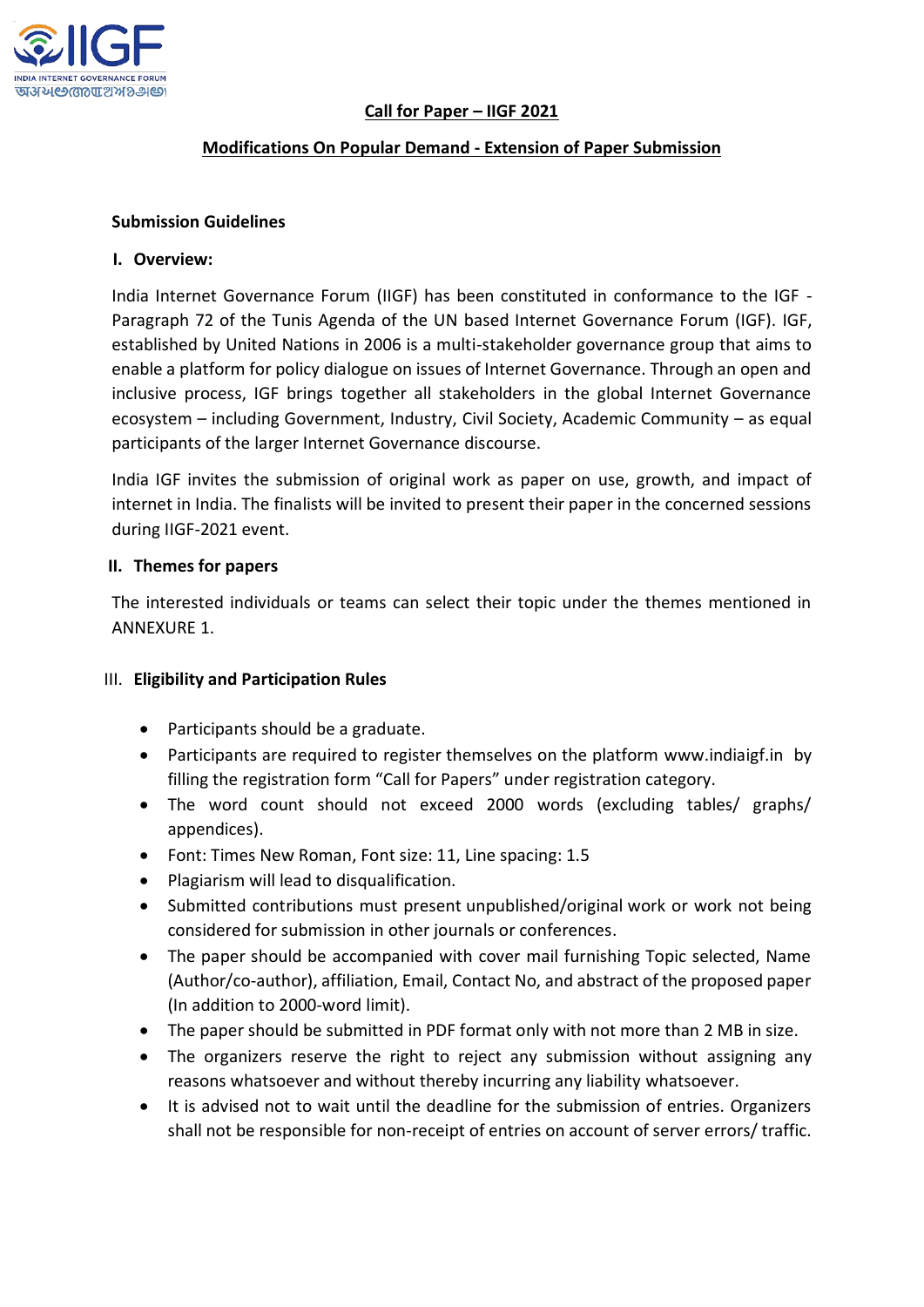

## **IV. Timelines**

- Last date of submission of papers/abstract: 20<sup>th</sup> November 2021 (23:55 Hrs)
- Abstract submission is mandatory to be considered/eligible for the Call for Papers competition
- For those submitting the abstract, final paper can be submitted on or before 20<sup>th</sup> December 2021 i.e., one month from the submission of abstract.

## **V. Finalist Sessions**

All submissions will be evaluated by a panel of experts. All the finalists will be informed through registered email of the participants. All selected papers will be launched through a special event in the last week of December 2021.

## **VI. Awards and Recognitions**

There will be 3 awards in each topic of participation. In addition to this, every participant gets an e-certificate of participation and selected papers will be used for the future publications by IIGF.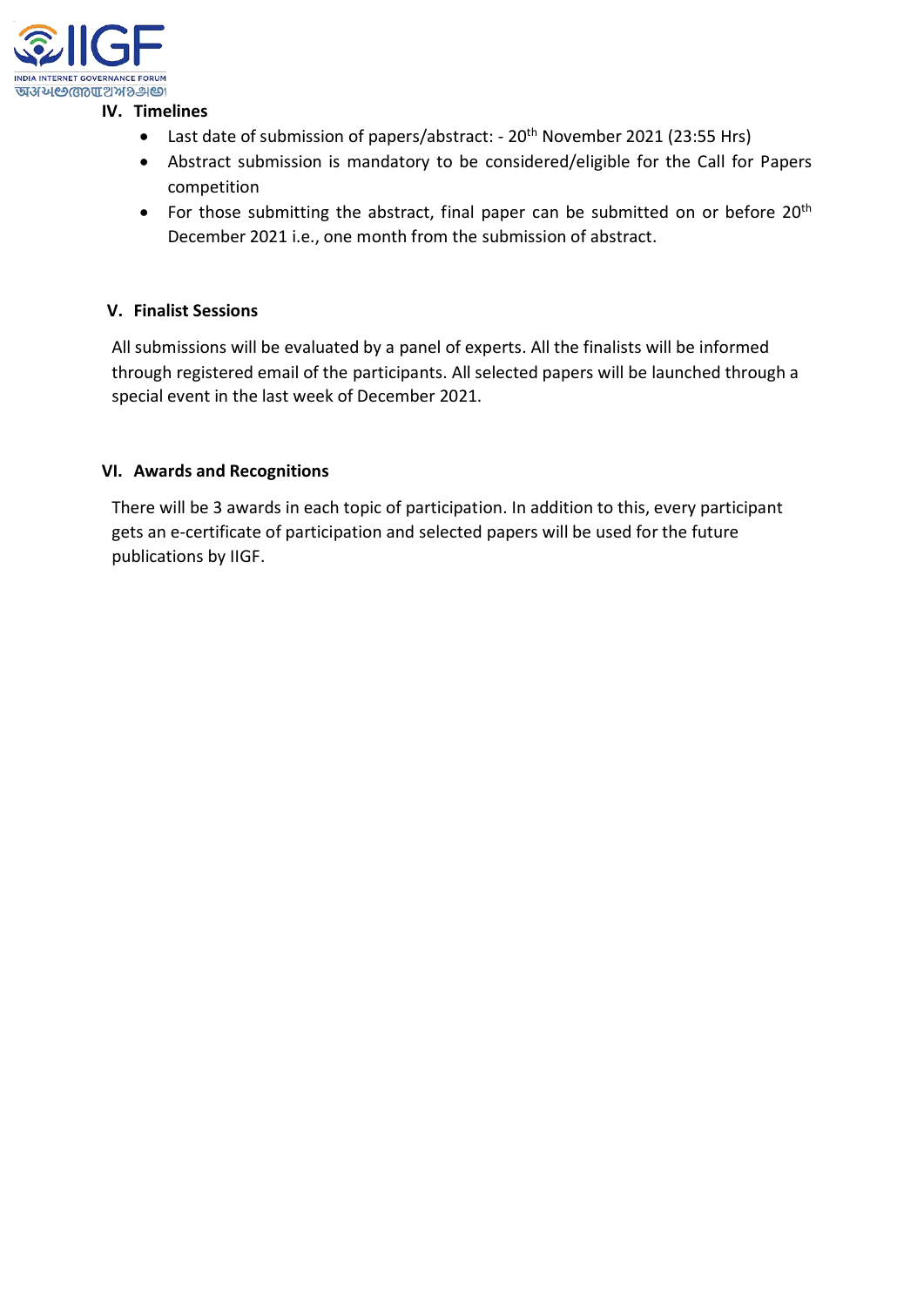

# **ANNEXURE 1**

| <b>Main Themes</b>                                                                                                                                                                                                                                                                                                                                                                                                  |                                                                                                                                                                                                                                                                                                                                                                                                                                    |                                                                                                                                                                                                                                                                                                                                                                                                                                                                                                            |                                                                                                                                                                                                                                                                                                                                         |
|---------------------------------------------------------------------------------------------------------------------------------------------------------------------------------------------------------------------------------------------------------------------------------------------------------------------------------------------------------------------------------------------------------------------|------------------------------------------------------------------------------------------------------------------------------------------------------------------------------------------------------------------------------------------------------------------------------------------------------------------------------------------------------------------------------------------------------------------------------------|------------------------------------------------------------------------------------------------------------------------------------------------------------------------------------------------------------------------------------------------------------------------------------------------------------------------------------------------------------------------------------------------------------------------------------------------------------------------------------------------------------|-----------------------------------------------------------------------------------------------------------------------------------------------------------------------------------------------------------------------------------------------------------------------------------------------------------------------------------------|
| <b>India's Digital Journey and the</b><br><b>Learnings therefrom</b>                                                                                                                                                                                                                                                                                                                                                | <b>Accelerating</b><br><b>Democratization of High-</b><br><b>Speed Internet</b>                                                                                                                                                                                                                                                                                                                                                    | <b>MultiStakeholderism</b>                                                                                                                                                                                                                                                                                                                                                                                                                                                                                 | <b>Building Trust in the</b><br><b>Internet</b>                                                                                                                                                                                                                                                                                         |
| <b>Plenary Sessions</b>                                                                                                                                                                                                                                                                                                                                                                                             |                                                                                                                                                                                                                                                                                                                                                                                                                                    |                                                                                                                                                                                                                                                                                                                                                                                                                                                                                                            |                                                                                                                                                                                                                                                                                                                                         |
| India & Internet : India's Digital<br><b>Journey &amp; Her Global Role</b>                                                                                                                                                                                                                                                                                                                                          | <b>Equity, Access &amp; Quality:</b><br><b>High-Speed Internet for All</b>                                                                                                                                                                                                                                                                                                                                                         | <b>Enhancing</b><br>Multistakeholderism in<br><b>India: Internet by All</b>                                                                                                                                                                                                                                                                                                                                                                                                                                | <b>Cyber Norms &amp; Ethics in</b><br><b>Internet Governance</b>                                                                                                                                                                                                                                                                        |
| Internet as accelerator for Start-<br>up India : Innovation,<br><b>Technology and Sustenance</b>                                                                                                                                                                                                                                                                                                                    |                                                                                                                                                                                                                                                                                                                                                                                                                                    |                                                                                                                                                                                                                                                                                                                                                                                                                                                                                                            | <b>Cyber Resilience of</b><br><b>Connected India</b>                                                                                                                                                                                                                                                                                    |
| <b>Sub-Themes linked Breakout Sessions</b>                                                                                                                                                                                                                                                                                                                                                                          |                                                                                                                                                                                                                                                                                                                                                                                                                                    |                                                                                                                                                                                                                                                                                                                                                                                                                                                                                                            |                                                                                                                                                                                                                                                                                                                                         |
| India's digital Journey<br><b>Startups and fostering</b><br>innovation<br>Socio-economic Impacts of<br>the Digital Economy<br><b>Digital Empowerment</b><br>(Banking, Identification &<br><b>Mobility)</b><br><b>Digitalization in Health</b><br><b>Systems/DIGITAL HEALTH</b><br><b>Emerging technologies for</b><br><b>Social Welfare</b><br><b>Enabling Smart Cities</b><br><b>Energy Efficient Technologies</b> | <b>Bridging the Digital</b><br><b>Divide</b><br><b>Multilingual Internet</b><br><b>Access challenges of</b><br>$\bullet$<br>differently abled person,<br>senior citizen, Women<br>and Children<br><b>Providing universal</b><br>access<br><b>ICT infrastructure for</b><br><b>Internet resilience</b><br><b>Meaningful Connectivity:</b><br><b>Bandwidth for All</b><br><b>Availability, Accessibility</b><br>and Affordability of | <b>Strengthening the</b><br>$\bullet$<br><b>Multistakeholder</b><br>Concept<br><b>Evolution of Internet</b><br>$\bullet$<br><b>Governance Models</b><br><b>Capacity Building</b><br>$\bullet$<br><b>Initiatives</b><br><b>Inclusion of Under-</b><br>$\bullet$<br>represented<br><b>Communities in</b><br>internet governance<br><b>Encouraging</b><br>$\bullet$<br><b>Participation in</b><br><b>Global IG Processes</b><br>$\bullet$<br><b>Internet technology</b><br>to mitigate climate<br>degradation | Cybersecurity<br>$\bullet$<br><b>Cyber norms</b><br>$\bullet$<br>Cryptography:<br><b>Enabling</b><br><b>Technologies</b><br><b>Ethical use of next-</b><br>gen Technologies<br><b>Cyber Hygiene for all</b><br><b>Governance of</b><br><b>Social Media</b><br><b>Enhancing</b><br>$\bullet$<br><b>Competition in the</b><br>digital era |